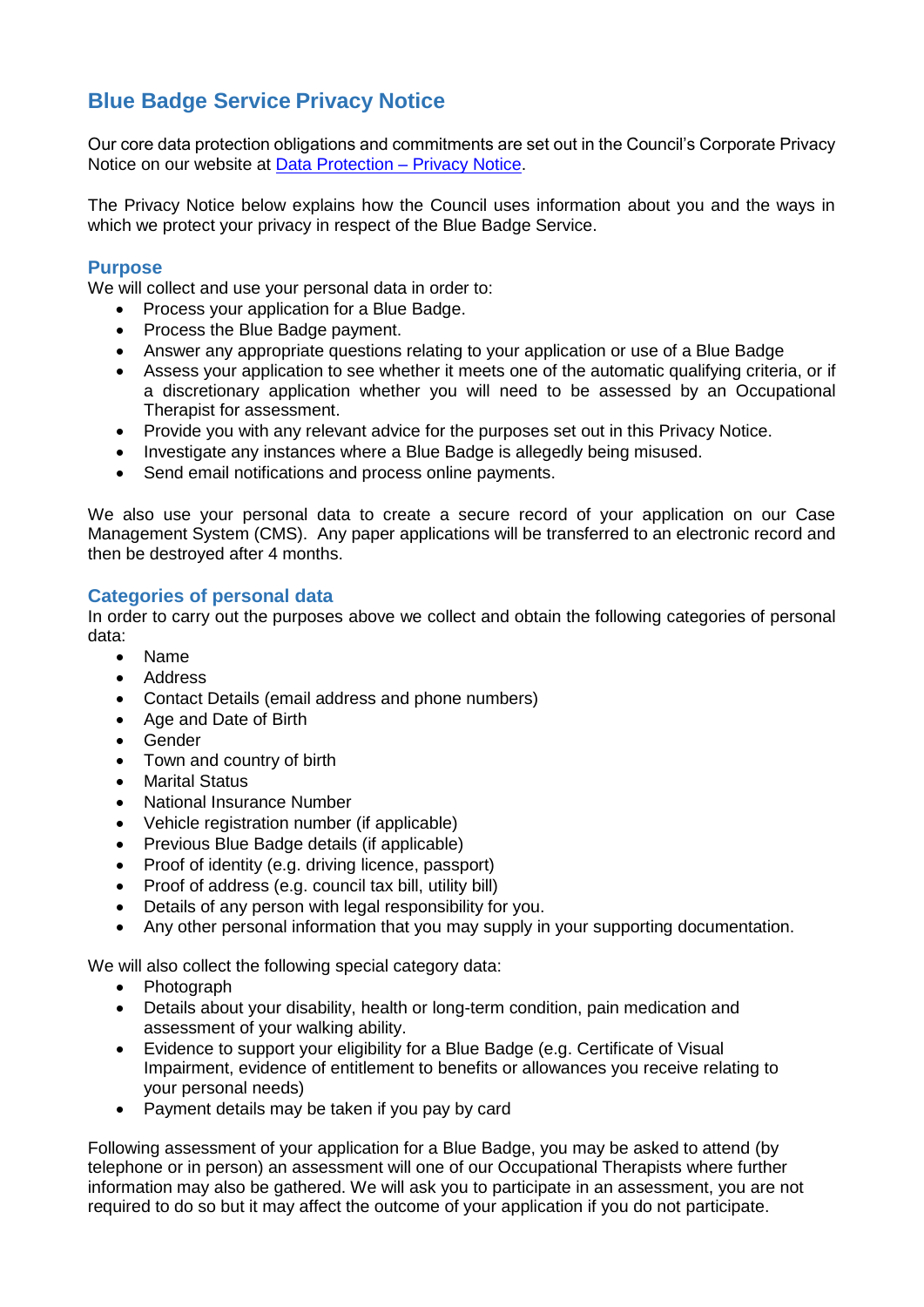# **Who we collect personal data about**

Information will be collected from individuals and applicants

The Council will:

- Only ask you for the information that is necessary to provide you with the Blue Badge service.
- Store your information securely and ensure it is only accessed by employees who are authorised to do so.
- Make sure your information is not kept for longer than required.
- Confidentially and securely destroy and delete your information when it is no longer needed.

We require you to:

- Provide accurate and up-to-date information.
- Inform us at your earliest convenience of any relevant changes/updates to the information previously provided.
- Inform us at your earliest convenience if there are any mistakes in the information you have provided, or in the information that has been sent to you.

If you fail to provide the information we ask for, we may not be able to process your Blue Badge application or provide you with any relevant advice.

# **Legal basis for processing personal data**

Under data protection legislation, we must ensure that we have an adequate reason or legal grounds to support the use of your personal information. The legal grounds we use to determine that the processing of personal information is necessary, is to enable us to fulfil a 'legal obligation' to which the controller is subject. We also rely on the following legal grounds:

- Under the Chronically Sick and Disabled Act 1970, Tameside Council has a statutory obligation to maintain a register showing the holders of badges issued by the authority. We are responsible for determining and implementing administrative, assessment and enforcement procedures in accordance with the governing legislation [\(Disabled Persons](http://www.legislation.gov.uk/uksi/2000/682/introduction/made)  [\(Badges for Motor Vehicles\) \(England\) Regulations 2000](http://www.legislation.gov.uk/uksi/2000/682/introduction/made) as amended.
- The processing of sensitive data is necessary for the purposes of carrying out the obligations and exercising specific rights of the controller or of the data subject in the field of employment and social security and social protection law in so far as it is authorised by Union or Member State law or a collective agreement pursuant to Member State law providing for appropriate safeguards for the fundamental rights and the interests of the data subject.
- the data subject has given explicit consent to the processing of those personal data for one or more specified purposes, except where Union or Member State law provide that the prohibition referred to in paragraph 1 may not be lifted by the data subject for this purpose, the Council is registered with the Information Commissioner's Office for the purposes of processing personal data.

## **Sharing personal data**

Under the Chronically Sick and Disabled Persons Act 1970, Local Authorities have a statutory obligation to maintain a register showing the holders of badges issued by the authority.

The Government announced on 14 February 2011 a major programme of reform to the Blue Badge Scheme which affected the way records are held about individuals applying for a Blue Badge.

One of the key aspects of the reform was the requirement of a central database which holds records of all blue badges on issue.

The main aims of the central database was to improve the operational efficiency of the scheme as well as preventing fraud and abuse of the Blue Badge Scheme and ensuring that the concession is targeted fairly and sustainably. For further details on the Blue Badge Scheme in general, visit the Government website [https://www.gov.uk.](https://www.gov.uk/)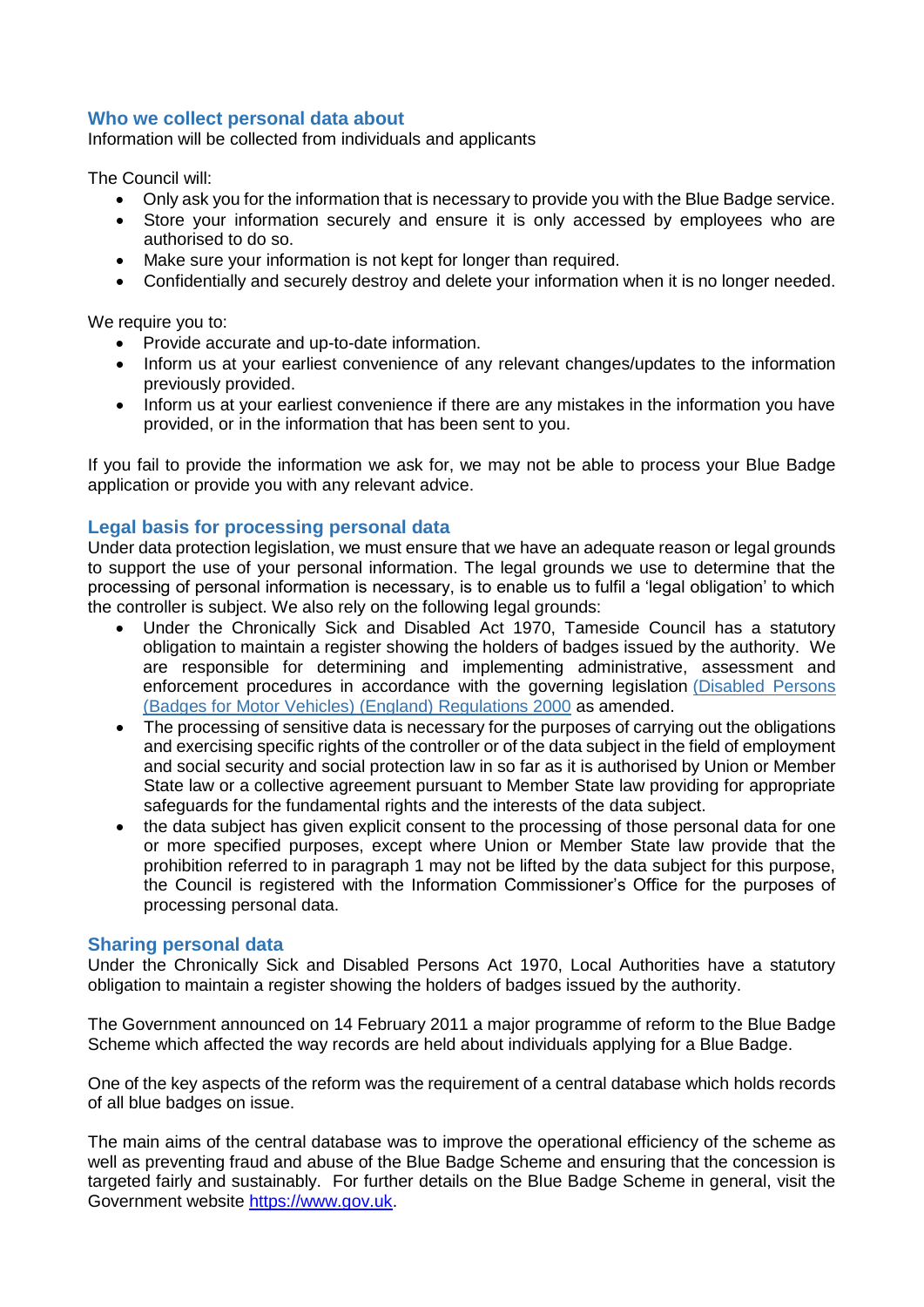Your information will be shared with the following organisations in order to process your application:

- **[Department for Transport](https://www.gov.uk/government/organisations/department-for-transport)** (DfT) the central government directive responsible for the Blue Badge Scheme
- **[Northgate](https://www.northgateps.com/)** the Blue Badge Case Management System, used for securely storing your Personal Data and processing Blue Badge applications
- **[Valtech](https://www.valtech.com/en-gb/insights/redesigning-the-blue-badge-service/)** the company managing the Central Blue Badge register called 'Manage Blue Badges'
- **[APS Group](https://www.theapsgroup.com/en-gb/services/secure-communications/)** the printer and distributer of Blue Badges
- **[GOV.UK](https://www.gov.uk/apply-blue-badge)** the central government website which allows you to apply online

We will also share your data with other Council services in order to protect the integrity of the Blue Badge service and to investigate any potential misuse of a Blue Badge where appropriate, including:

- Our Adult Services team for Occupational Therapists to carry out assessments or desktop support
- Our fraud team
- Our [Parking Services](https://www.york.gov.uk/ParkingAndTravel) team, for enforcement and administration

We may be required or permitted, under data protection legislation, to disclose your personal data without your explicit consent, for example if we have a legal obligation to do so, such as for:

- Law enforcement.
- Fraud investigations.
- Regulation and licensing.
- Criminal prosecutions.
- Court proceedings.

The Department for Transport and Valtech shares your data with the Cabinet Office to participate in a data matching exercise as part of the National Fraud Initiative (NFI) to assist in the prevention and detection of fraud.

Your data will be stored electronically on our Case Management System (CMS), which has been procured from a company called Northgate.

The Blue Badge scheme is a central government directive owned by the DfT, however, each Local Authority is responsible for holding the data for their customers. In order to securely manage the data, we process all Blue Badge applications on our CMS.

Although we manage each application through our CMS, we are required to link this to a Central Badge Register called 'Manage Blue Badges.' The contract to manage this Register was awarded by the DfT to a company called Valtech.

Blue Badges will usually be issued for 3 years, but can be reapplied for and extended for a further period of time.

## **Retention**

The Council hold a record of all blue badge applications for 7 years. After the 7 years, the application form will be deleted.

Any paper applications will be transferred to an electronic record and then be destroyed after 4 months.

#### **Data Transfers beyond European Economic Area**

We do not transfer any of your personal information outside the European Economic Area ('EEA').